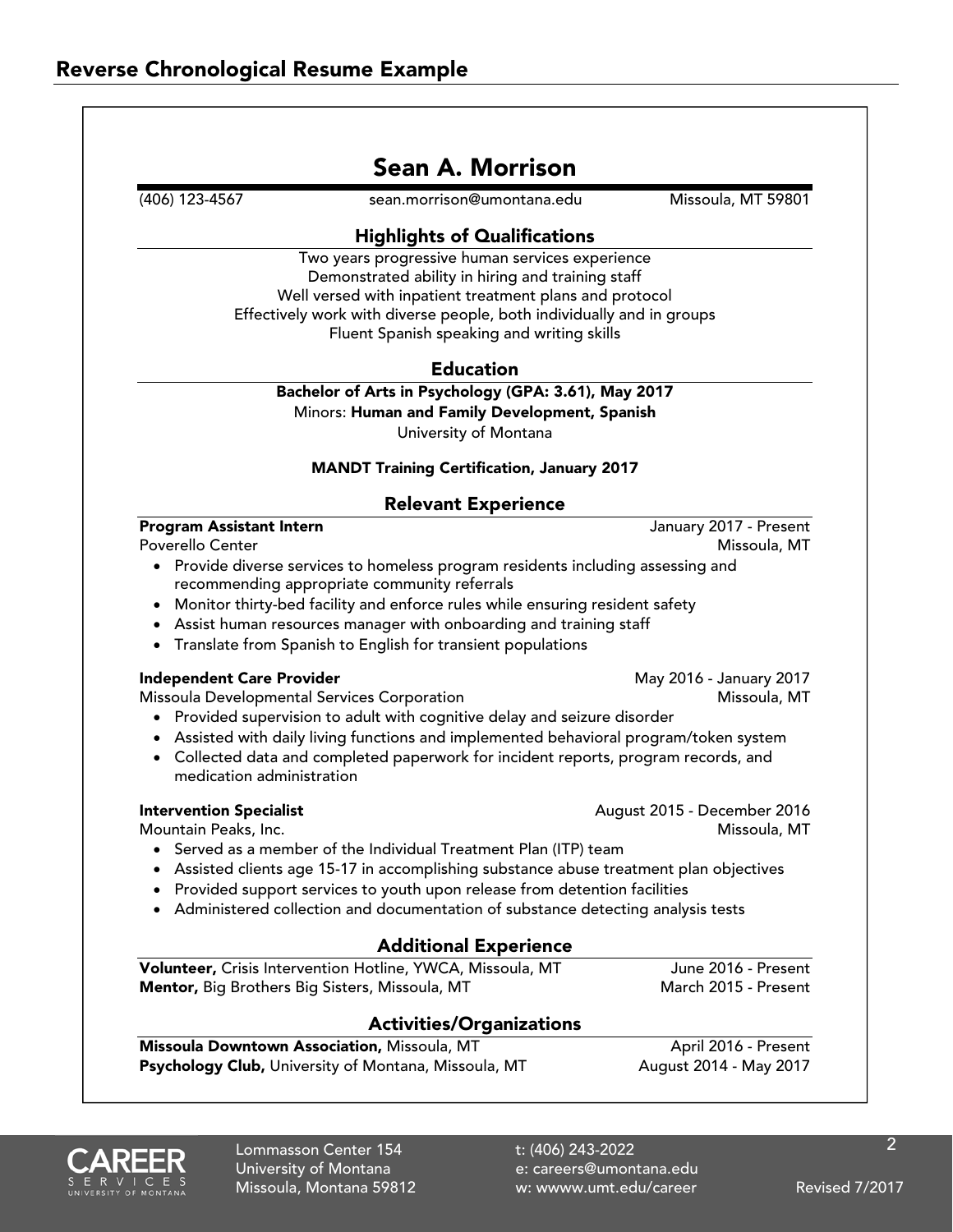# Hannah Cortland

(406) 542-1752 hannah.cortland@email.com Missoula, MT

# SUMMARY OF QUALIFICATIONS

- Demonstrated ability to complete accounting tasks using QuickBooks and Peachtree
- Strong record of implementing initiatives that improve financial practices
- Progressive responsibility in the areas of office organization and operations
- Experience with accounts payable/receivable and financial reports

## RELATED EXPERIENCE

#### Bookkeeping

- Computed and prepared monthly billings for over 50 employment agency clients, achieving a record of exceptional accuracy
- Maintained records of daily income and prepared agency's bank deposits
- Calculated payroll deductions: state/federal taxes, disability, and social security
- Developed monthly financial report for Managers and Board of Directors

#### Office Coordination/Scheduling

- Created an efficient filing system, transforming haphazard records into readily retrievable system
- Coordinated wide range of logistics for office functions
- Supervised repairs of office equipment and performed minor repairs and maintenance
- Researched sources, selected new office equipment, and ordered supplies
- Responded by mail to employer requests for insurance related information
- Created online form responding to inquiries from potential job applicants

#### Data Entry

- Accurately entered personnel data for over 500 applicants using customized computer program; updated and maintained each applicant's records
- Used Microsoft Office Suite to create database/spread sheet programs and trained staff to use programs
- Designed and produced promotional brochure for employment agency: compiled and edited text and laid out graphics using Publisher

### EMPLOYMENT HISTORY

**Bookkeeper,** A Temporary Solution, Missoula, MT March 2016 – present Bookkeeper, Rivendell Residential Treatment, Bozeman, MT August 2013 – March 2016 Accounts Payable/Cashier, The Good Food Store, Missoula, MT June 2011 - August 2013

# EDUCATION

Associate of Applied Science in Accounting Technology **May 2013** May 2013 University of Montana



University of Montana external e: careers@umontana.edu Missoula, Montana 59812 w: wwww.umt.edu/career Revised 7/2017